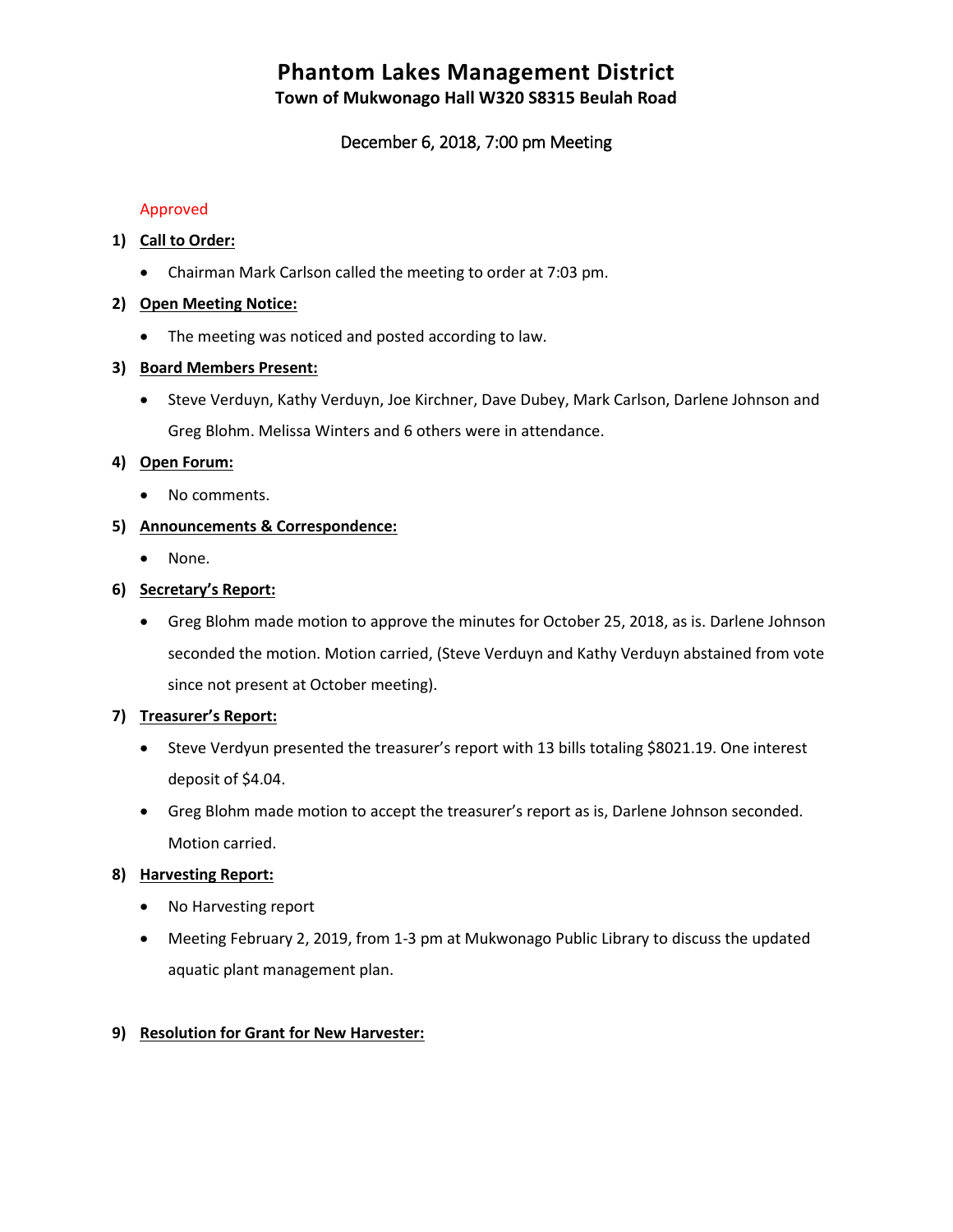• Motion by Greg Blohm for Resolution 2018-02, to start filling out grant for new harvester. Second by Mark Carlson, motion carried. PLMD will continue the process of researching types of equipment to purchase.

## **10) Andrews St. Boat Launch Update:**

• Crew is still working on drainage. Parking lot wheel stops need to be adjusted.

#### **11) Review of Town of Mukwonago Ordinance Chapter 78, Section 78-7:**

- Town Board asked the PLMD to provide wording for revised ordinance.
- Suggested wording: Pedestrians allowed to traverse directly across the channel. No person shall swim or wade in any way.
- Steve Verduyn will send draft ordinance form to Dave Dubey to provide to the Town Board. The ordinance will be sent to the Village of Mukwonago Board after approval from the Town Board.

## **12) Review of Motion to Change Wake Hours:**

- Town Board didn't take action on the motion from PLMD and current hours stand.
- Floor: Resident would like to take the motion back to the Town Board, possibly in February or March 2019.
- PLMD Board suggested residents contact the Town Board to have the motion added to the agenda, the Town Board usually meets on the third Wednesday of each month. All agenda items must be submitted to the Town Administrator, Kathy Karalewitz, by the Tuesday one week before the Board Meeting. Contact Kathy at kkaralewitz@townofmukwonago.us

#### **13) Review of Motion to Add Pay Box at Public Launch:**

- Motion did not go to Mukwonago Village Board yet. Darlene Johnson did talk to Ron Bittner regarding the motion and he didn't sound supportive, siting there are too few spots and residents would have to pay too, and collections and responsibility.
- PLMD will draft letter to outline the plan to the Village Board. PLMD suggested they could put in the box if cost is the issue.

# **14) Review of Motion to Restrict Trailer Parking on Andrews Street:**

• Steve Verduyn will draft ordinance to explain all the facts.